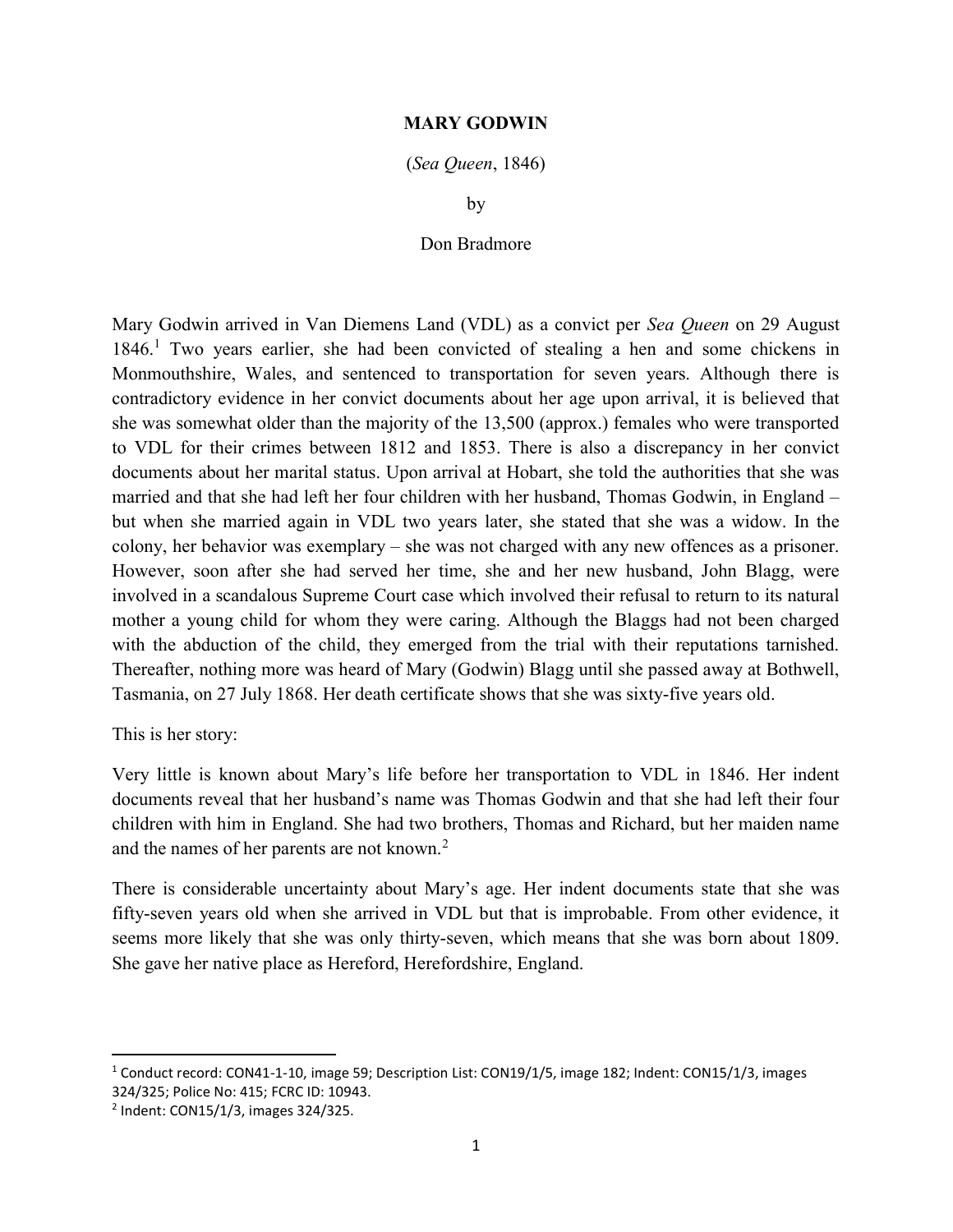After their marriage, John and Mary Godwin appear to have lived in Monmouthshire, Wales, because it was at the Monmouth Assizes, on 10 August 1844, that Mary was convicted of stealing a hen and chickens and sentenced to transportation for seven years.<sup>3</sup>

After her trial, Mary spent almost two years in gaol awaiting a ship that was to take her to VDL. As well as noting that she was married and the mother of only three children, her gaol report stated that she had had a previous conviction; earlier, she had been found guilty of the theft of coal and had spent three months in prison for that crime.<sup>4</sup>

Eventually, Mary was put aboard Sea Queen which, with 170 female prisoners, departed from Woolwich on 12 May 1846 and reached Hobart on 29 August that year.<sup>5</sup> In the medical journal he kept during the voyage, the ship's surgeon, Dr. T. W. Jewell, described Mary's health as 'indifferent', adding that she was 'shy' and 'needs looking after'.<sup>6</sup>

At Hobart, Mary was described as being five feet and a quarter of an inch (about 153 cms) tall, of a dark complexion and with a small head, large nose, wide mouth and small, sharp chin. She had dark brown hair and light blue eyes. She stated that she could both read and write 'a little', that she was a Protestant and a farm servant by trade.<sup>7</sup>

After disembarkation, Mary was sent to the Anson, the hulk of a former naval vessel that had been moored in the Derwent River near Risdon in 1844 to be used to house female convicts in order to alleviate the overcrowding at the Cascades Female Factory. She was to be kept there for a probation period of six months before becoming eligible to be hired into service by settlers.<sup>8</sup>

Records show that by April 1848, Mary was in service in the Bothwell district. There, a former convict by the name of John Blagg (or Blag), now free by servitude, applied for permission to marry her.<sup>9</sup> With approval granted, they were wed under the Rites and Covenants of the United Church of England and Ireland, by banns, at the Parish Church at Bothwell on 5 August 1848. The marriage entry shows Mary's surname as 'Goodwin'. John was described as a thirty-four year old 'labourer' and Mary as a forty year-old 'widow'. Both signed the register with their marks. $10$ 

John Blagg had been in the colony since his arrival per the convict vessel Somersetshire in May 1842.<sup>11</sup> A boatman by trade, he had been convicted at the Stafford Quarter Sessions in January 1841 of the theft of some clothing and sentenced to transportation for seven years. He had had

<sup>3</sup> CON41-1-10, image 59.

<sup>4</sup> Goal report: CON41-1-10, image 59.

<sup>5</sup>http://members.iinet.au/~perthdps/convicts/shipsTAS.html

<sup>&</sup>lt;sup>6</sup> See medical journal at **www.femaleconvicts.org** 

<sup>7</sup> Indent: CON15/1/3, images 324/325.

<sup>8</sup> CON41-1-10, image 59; https://www.femaleconvicts.org.au/convict-institutions/probation-stations/anson

 $9$  Permission to marry: CON52/1/2, page 335.

<sup>10</sup> Marriage: RGD37-1-7/1415/1848, Bothwell.

<sup>11</sup> Blagg's conduct record: CON33-1-2, image 24.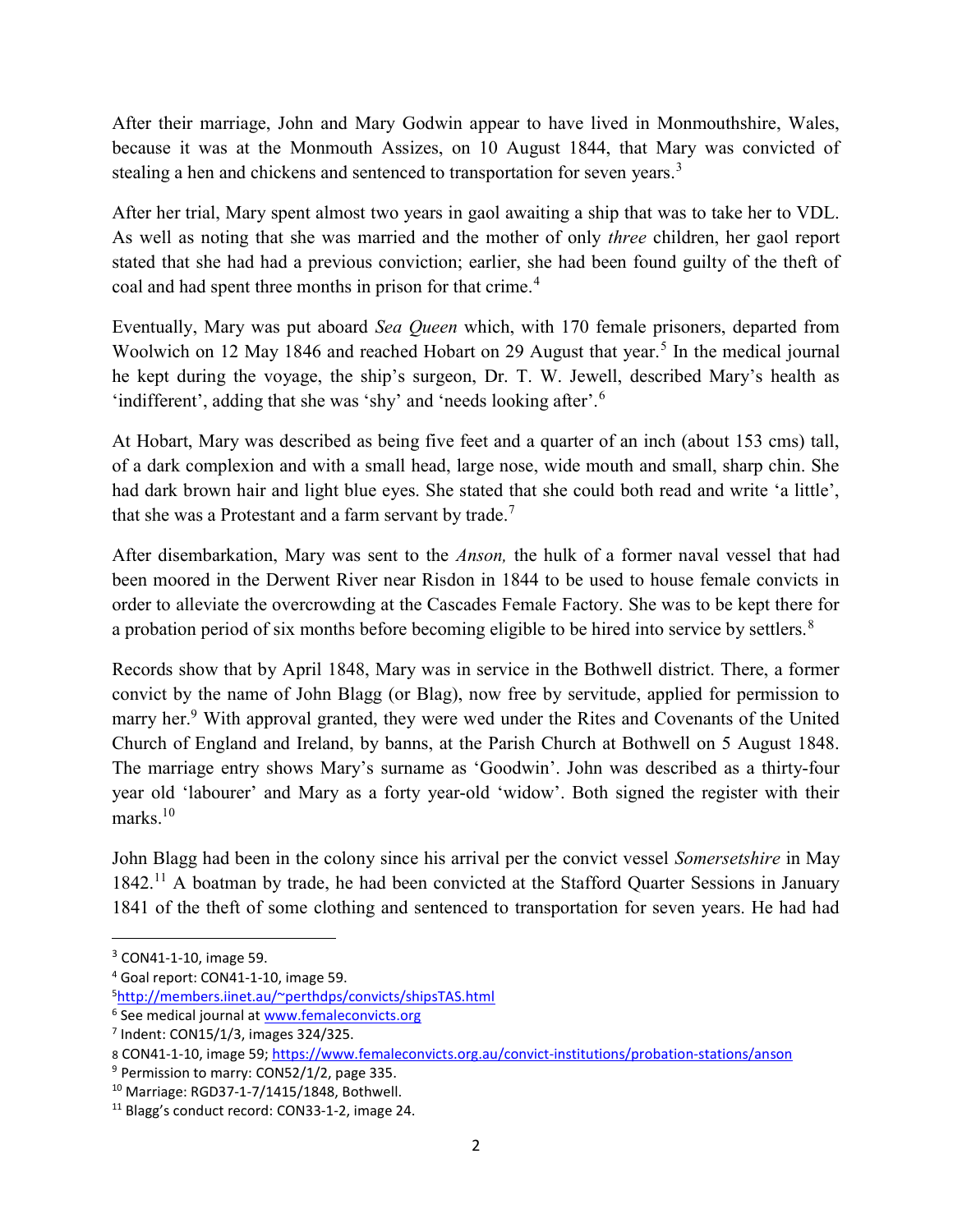several previous convictions. The gaol report that had accompanied him to VDL stated that he was single, 'of very bad habits and character' and of 'a sullen disposition'. Nevertheless, apart from a couple of relatively minor indiscretions, his behavior in VDL had been good. By 1846, he had been granted a ticket of leave, and by the time of his marriage to Mary in August 1848, he was free by servitude.<sup>12</sup>

The marriage of John and Mary did not produce children but it appears that they lived happily enough together for the first three years of their marriage without either coming to the attention of the law. Shortly after the marriage, Mary had been granted her ticket of leave and, on 31 March 1855, she had been issued with a Certificate of Freedom.<sup>13</sup>

At some time during the early years of their marriage, John and Mary had gone into business together as 'lodging house' keepers at Bothwell. Whether it was just a lodging house or something more than that is unclear but, in any case, it was certainly not the best time for the couple to be engaged in that line of business. Although there were some respectable lodging houses throughout the colony, many of the large number that had sprung up were, in reality, slygrog joints or brothels, or both. In their reporting of crime, newspapers of the day were scathing of that kind of lodging house.

For instance, in 1846, *The Cornwall Chronicle* reported that a woman by the name of Mrs. McClutchy – who was 'of lodging house notoriety' – and her 'reputed' husband, Thompson, had been charged with 'harbouring a female transported offender, illegally at large', in their lodging house at Morven (now Evandale). Thompson was sent to gaol. Mrs. McClutchy immediately packed up and left the district.<sup>14</sup> In 1848, six ticket-of-leave men were charged with misconduct in residing at 'a disorderly lodging house' in Goulburn Street, Hobart, kept by a Patrick Cosgrove. The apprehending constable stated that 'the place bore the worst of character' and that he had found from twelve to fourteen men sleeping in the same room. In admonishing Cosgrove, the magistrate warned him against allowing any prisoners of the Crown to reside in his lodging house.<sup>15</sup> In 1855, Mary Kelly and Jane Gibson, ticket-of-leave women, were charged with being in a common brothel and making it their place of residence. In their defence, they pleaded that they were quite unaware of the character of the place. The magistrate did not believe them and sentenced them to fourteen days in solitary confinement. Reporting the case, The Tasmanian Daily News commented:

Beware of Low Houses … It may not be altogether out of place to state that strangers, arriving here from the parent country, are exposed to considerable danger from such houses, inasmuch as most of them exhibit a bill in their

<sup>12</sup> CON33-1-2, image 24.

<sup>&</sup>lt;sup>13</sup> CON41-1-10, image 59; Certificate of Freedom: Hobart Town Gazette, 3 April 1855.

<sup>&</sup>lt;sup>14</sup> The Cornwall Chronicle, 19 December 1846, p.980.

<sup>&</sup>lt;sup>15</sup> The Britannia and Trades' Advocate (Hobart), 10 October 1848, p.2.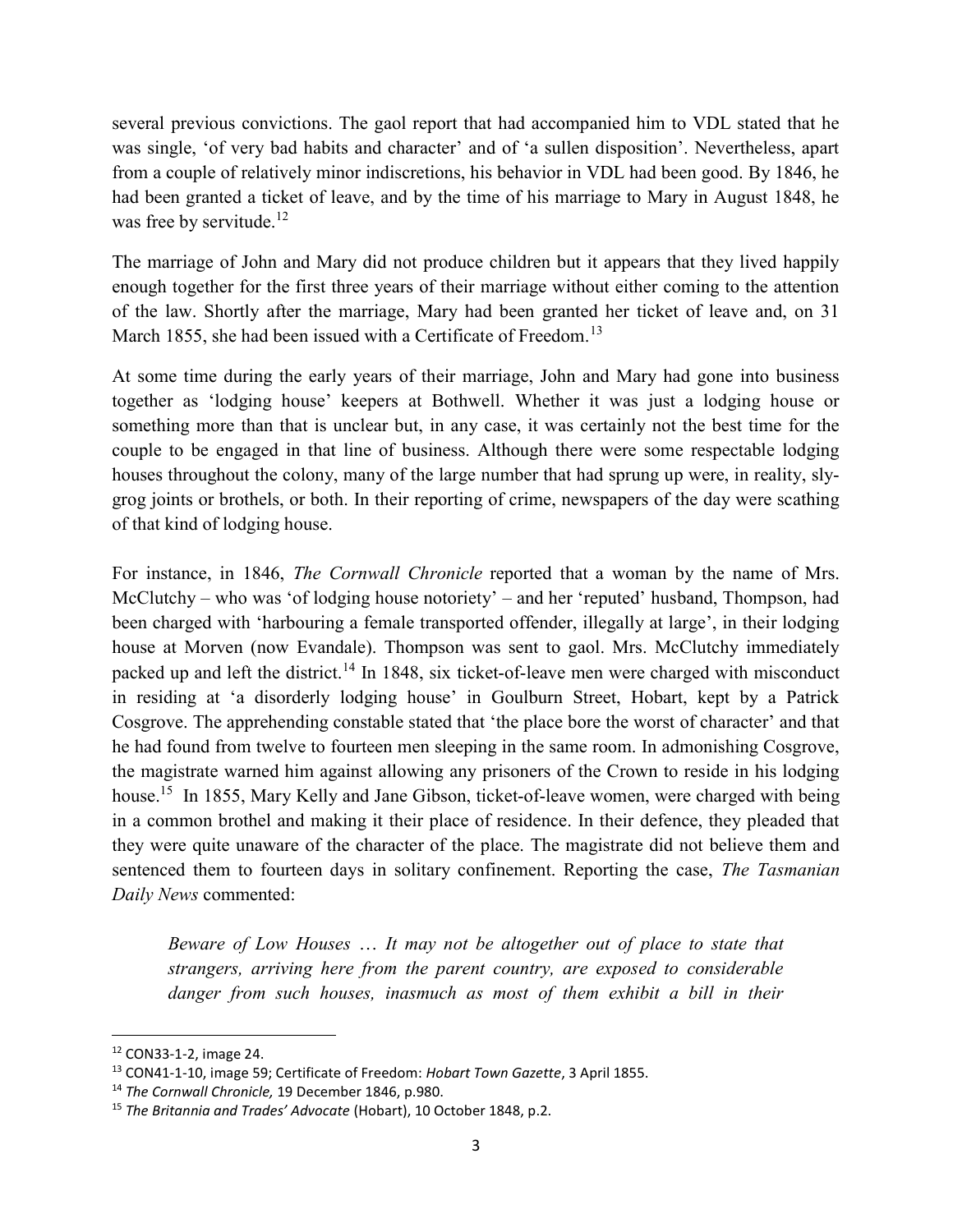windows – 'Lodgings to Let' or 'Ready Furnished Apartments' - and unsuspecting young persons, especially females, anxious to find shelter, engage lodgings, without having any idea that their reputation and their liberty are jeopardized by being found in these sinks of infamy, of the character of which they may be entirely ignorant.<sup>16</sup>

And, in 1858, as the Municipal Council at Hobart considered a Report of the Police Committee which concerned criminal events that had occurred at a lodging house in Watchorn Street and deliberated the way in which a 'common lodging house' should be defined, The Tasmanian Telegraph editorialised: 'Every man of common sense must agree … that it is rather strange that a house such as the one alluded to … which was known, not only in the immediate neigbourhood but all over the town, as a brothel of the very lowest and worst description could be called 'a common lodging house'.<sup>17</sup>

It was in their capacity as operators of a lodging house at Bothwell in 1861 that John and Mary Blagg came into contact with the law again.

Their trouble started on 9 August 1861, when Mr. Adams, a solicitor, applied for a writ of habeas corpus in the Supreme Court, Hobart, on behalf of his client Jessie Easton, a young unmarried mother of Bothwell. The writ, directed to a Launceston surgeon by the name of William Campbell and to John and Mary Blagg, called for 'the production of the body of William Easton Campbell, the illegitimate son of William Campbell and Jessie Easton'.<sup>18</sup>

Reading from an affidavit sworn to by Easton, Adams told the Court that Campbell had been engaged to Easton, who was then living at Oatlands, but that when she gave birth to a son on 24 January 1859, he had not only called off the marriage but had refused to provide her and the baby with any financial support. Easton had then applied to the Justices of the Peace at Oatlands who had ordered Campbell to allow her thirty shillings per fortnight as maintenance. He had done that for five months but had then discontinued the payments - probably because he had married another woman soon after Easton had given birth.

However, Campbell and his new wife were not happy together and had separated some months later. At that time, Campbell had again made contact with Easton, who was now living at Bothwell, begging her to come with their son to live with him at Launceston but Easton had refused to do so. Campbell had then gone to Bothwell where he resided temporarily at the Castle Inn. From there, he had contacted Easton again, asking her if she would bring the child to him so that he could 'nurse' it – and she agreed to do so.

<sup>&</sup>lt;sup>16</sup> The Tasmanian Daily News (Hobart), 11 June 1855.

<sup>&</sup>lt;sup>17</sup> The Tasmanian Telegraph, 16 October 1858, p.8.

 $18$  Mercury (Hobart), 10 August 1861, p.2.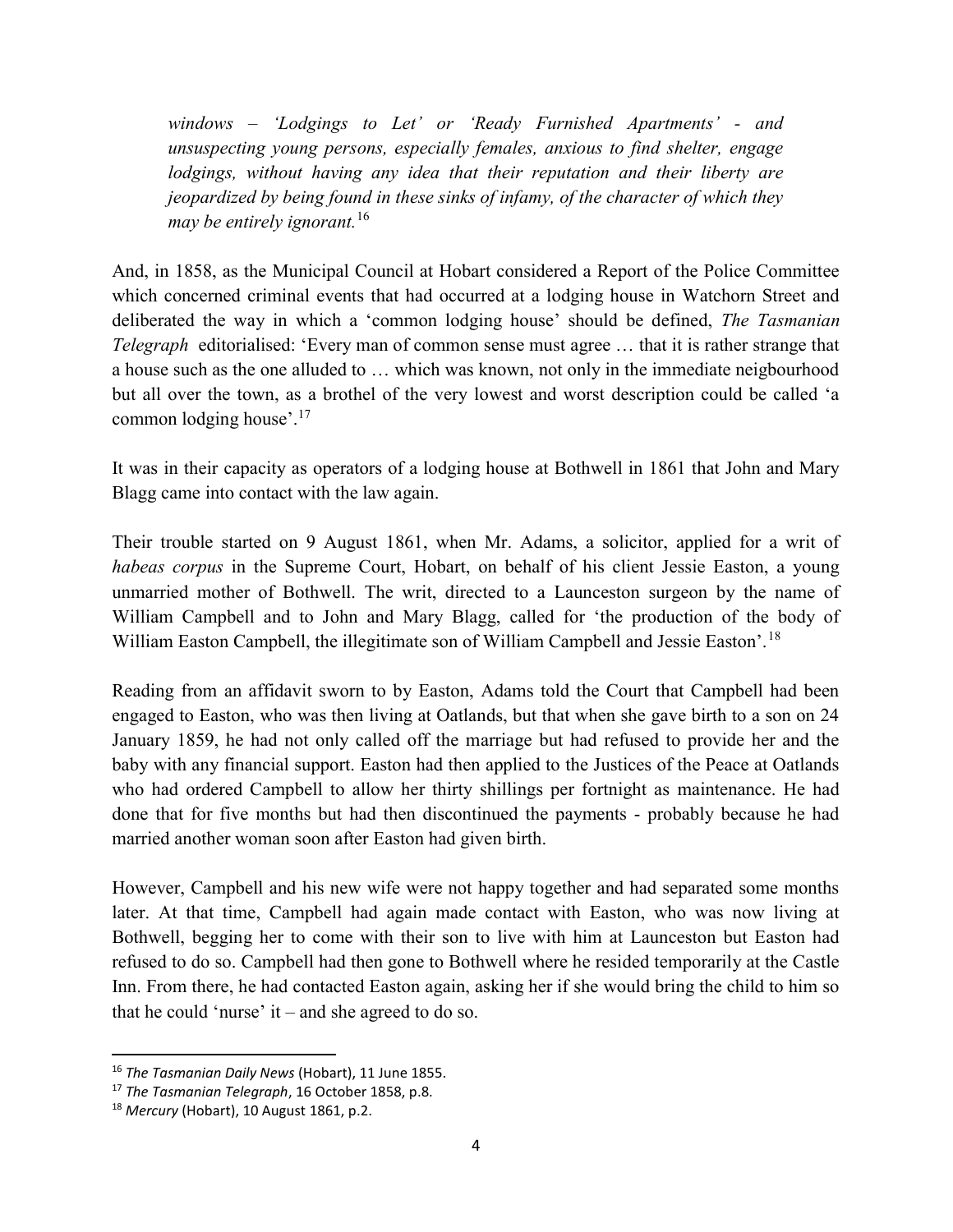On the following morning, Easton had taken the child to Campbell at the Castle Inn and had left it in his care but when she returned the next day to collect it he had told her that the child was not there. He said that he had put it into the care of John and Mary Blagg at their lodging house at Bothwell. Easton had gone to the Blaggs immediately but they had refused to hand the child over.

In her affidavit, Easton said that that she had been informed that the Blaggs's residence was not only 'a common lodging house' but also 'a brothel'. She had also been told that her child was being 'utterly neglected' by the Blaggs and was 'frequently beaten and otherwise ill-used'. On a recent occasion, the child 'was covered with vermin.' Easton claimed that she had been 'denied access to the child' repeatedly and that she truly believed 'that the life of the child will be endangered if it continues in the custody of John and Mary Blagg'.

In refuting the facts of Easton's affidavit, Campbell maintained that Easton was not a fit and proper mother to her son. He claimed and that when she brought the child to him at the Castle Inn, she was virtually abandoning it. Therefore, he argued, she had no right to claim custody of it now.

At this point in the hearing, the Court rose to await the return of the habeas corpus writ.

When, on 23 August 1861, the Court met again in the Easton case, the Chief Justice remarked that it had been an unquestionably difficult one on which to come to a decision. In regard to Campbell's claim that Easton had abandoned the child, he agreed that Easton's conduct had been strange but was prepared to think that her apparent 'abandonment' of the child might have been done it 'in a moment of pique'. He also noted that Easton had taken an unduly long time to take action that was available to her through the courts in an attempt to recover the child.

In regard to the Blaggs, the Chief Justice said that Easton's claim that their Bothwell lodging house was actually a 'brothel' had not been substantiated. Nevertheless, he continued, the Court would never allow a child to live amid 'scenes of contamination and vice' nor was it prepared to leave the child in a country lodging house 'where improper scenes were not infrequently enacted' and where 'persons in a state of intoxication would not infrequently reside'.

In conclusion, the Chief Justice said that he was of the opinion that 'the natural rights of the mother should in this instance be recognized' and ordered that the child should be 'delivered up to the custody of its mother'. The child was delivered up accordingly.<sup>19</sup>

 $19$  Mercury (Hobart), 24 August 1861, p.3; Launceston Examiner, 27 August 1861, p.5.